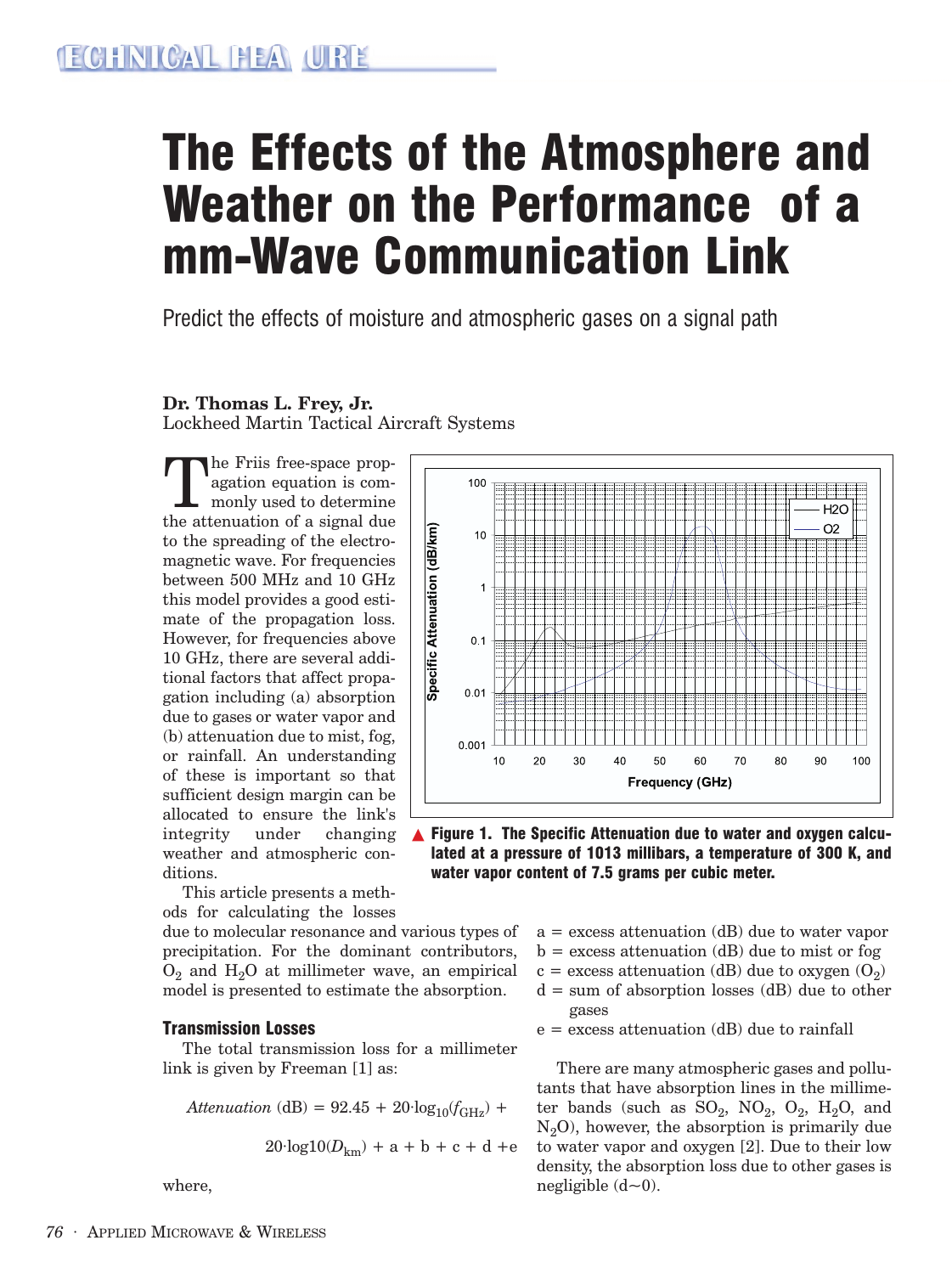### **MM-WAVE PROPAGATION**

#### Molecular resonance of  $H_2O$

Water vapor is a polar molecule with an electric dipole resulting in two absorption lines in the microwave region at 22.235 GHz and 183.31 GHz. Although there are additional absorption lines in the far-infrared region above 300 GHz these lines are negligible below 100 GHz. For frequencies below 100 GHz, the total water absorption coefficient can be expressed as [3] (in dB/km):

$$
\kappa_{H_2O} = 2f^2 p_v \left(\frac{300}{T}\right)^{1.5} \gamma_1 \left[ \left(\frac{300}{T}\right) e^{-\frac{644}{T}} G + 1.2 \times 10^{-6} \right]
$$

where,

$$
G = \frac{1}{\left(494.4 - f^2\right)^2 + 4f^2 \gamma_1^2}
$$

$$
\gamma_1 = \left(\frac{P}{1013}\right) \left(\frac{300}{T}\right)^{0.626} \left(1 + 0.018 \frac{p_v T}{P}\right)
$$

For the previous equation, *f* is frequency in GHz, *T* is temperature in kelvins,  $p_v$  is the water vapor content in grams per cubic meter, and is the atmospheric pressure in millibars. The amount of water vapor in the atmosphere at sea level can vary from 0.001 grams per cubic meter in a cold, dry climate to as much as 30 grams per



▲ Figure 2. Specific Attenuation Versus Frequency for Various Rainfall Rates including: (a) Drizzle, (b) Light Rain, (c) Moderate Rain, and (d) Heavy Rain.

cubic meter in hot, humid climates. An average water vapor [4] content is 7.72 grams per cubic meter corresponding to mid-latitudes, around 45° N.

#### Molecular resonance of  $O<sub>2</sub>$

Unlike water vapor, the oxygen molecule has a permanent magnetic moment that produces a family of absorption lines that spread out between 50 and 70 GHz [5]. In the lower earth atmosphere, these blend into a broad absorption band around 60 GHz. There is an additional absorption line at 118.75 GHz. For frequencies lower than 45 GHz, an adequate approximation can be found by replacing the family of absorption lines with a single line at 60 GHz and neglecting the effects of the 118.75 absorption line yielding [6] (in dB/km):

$$
\kappa_{O_2} = 0.011 f^2 \left(\frac{P}{1013}\right) \left(\frac{300}{T}\right)^2 \gamma \left(\frac{1}{\left(f - f_0\right)^2 + \gamma^2} + \frac{1}{f^2 + \gamma^2}\right)
$$

where,

$$
\gamma = \gamma_0 \left(\frac{P}{1013}\right) \left(\frac{300}{T}\right)^{0.85}
$$
\n
$$
\gamma_0 = \begin{cases}\n0.59 & P \ge 333 \text{ mbar} \\
0.59[1 + 0.0031(333 - P)] & 25 \text{ mbar} \ge P \ge 333 \text{ mbar} \\
1.18 & P \le 25 \text{ mbar}\n\end{cases}
$$

(In the above expression, frequency is expressed in gigahertz and the single absorption line,  $f_0$ , is at 60 GHz.)

#### Precipitation

At frequencies above 10 GHz, the effects of precipitation can be significant. The rainfall rate is commonly expressed in millimeters per hour and normally relates to a percentage of time that the specified rate is not exceeded. For example, in the mid-Atlantic region of the United States, peak values of 108 millimeters per hour may be expected for very short periods (less than 0.001 percent or 5.26 minutes per year [7]), however, over 95 percent of the year there is no rainfall. Therefore, link margin can be related directly to link reliability (or percent outage) based on the individual rainfall rate patterns.

The attenuation due to rainfall is dependent on the size and distribution of the water droplets. Models are generally